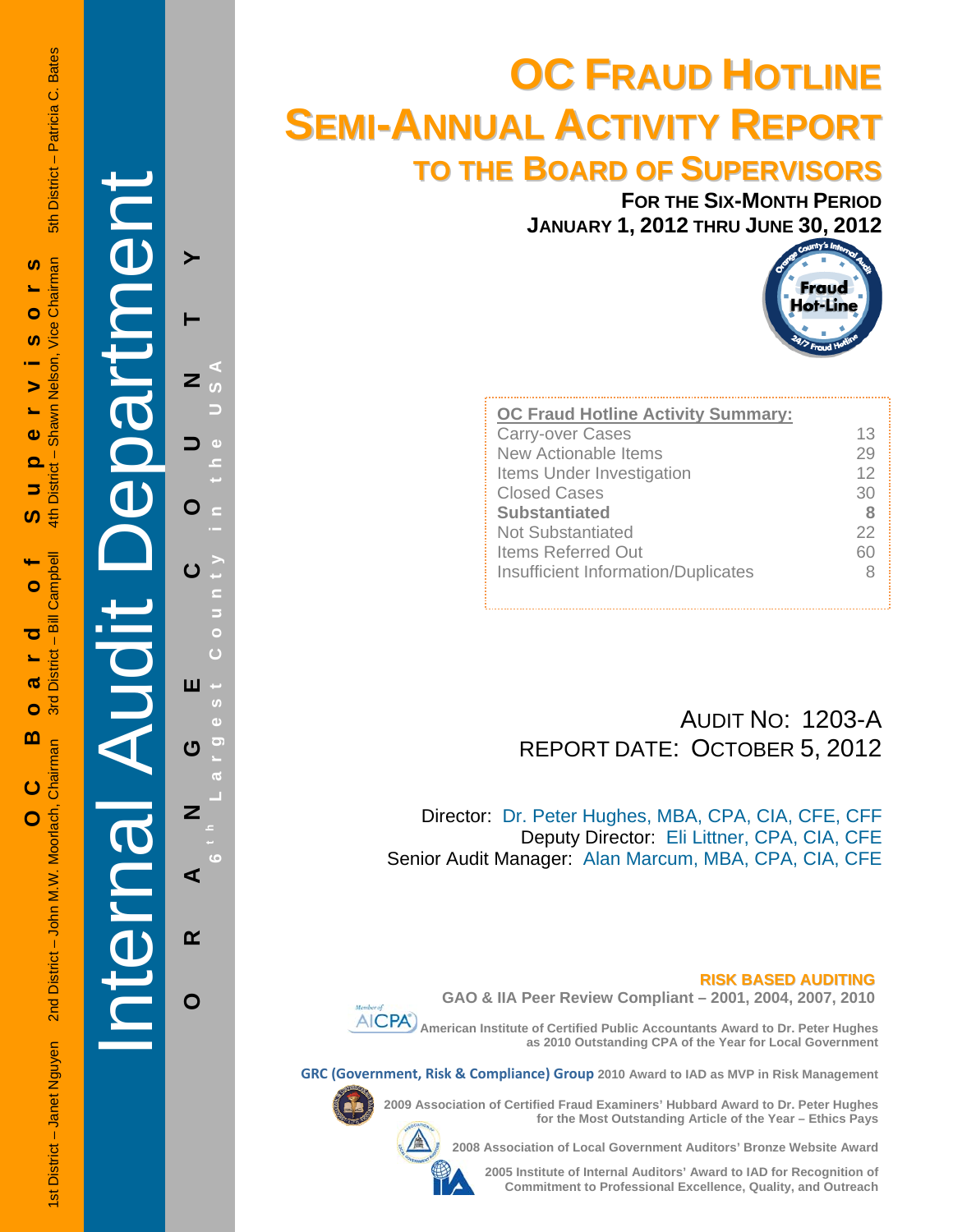Internal Audit Department

*GAO & IIA Peer Review Compliant - 2001, 2004, 2007, 2010* 

*Providing Facts and Perspectives Countywide* 

### **RISK BASED AUDITING**

| <b>Dr. Peter Hughes</b><br><b>Director</b> | Ph.D., MBA, CPA, CCEP, CITP, CIA, CFE, CFF, CGMA<br>Certified Compliance & Ethics Professional (CCEP)<br>Certified Information Technology Professional (CITP)<br>Certified Internal Auditor (CIA)<br>Certified Fraud Examiner (CFE)<br>Certified in Financial Forensics (CFF)<br>Chartered Global Management Accountant (CGMA) |
|--------------------------------------------|--------------------------------------------------------------------------------------------------------------------------------------------------------------------------------------------------------------------------------------------------------------------------------------------------------------------------------|
| E-mail:                                    | peter.hughes@iad.ocgov.com                                                                                                                                                                                                                                                                                                     |
| Eli Littner<br>Deputy Director             | CPA, CIA, CFE, CFS, CISA<br>Certified Fraud Specialist (CFS)<br>Certified Information Systems Auditor (CISA)                                                                                                                                                                                                                   |
| Michael J. Goodwin<br>Senior Audit Manager | CPA, CIA                                                                                                                                                                                                                                                                                                                       |
| <b>Alan Marcum</b><br>Senior Audit Manager | <b>MBA, CPA, CIA, CFE</b>                                                                                                                                                                                                                                                                                                      |

**Autumn McKinney CPA, CIA, CISA, CGFM** Senior Audit Manager Certified Government Financial Manager (CGFM)

### **Hall of Finance & Records**

12 Civic Center Plaza, Room 232 Santa Ana, CA 92701

Phone: (714) 834-5475 Fax: (714) 834-2880

To access and view audit reports or obtain additional information about the OC Internal Audit Department, visit our website: www.ocgov.com/audit



 **OC Fraud Hotline (714) 834-3608**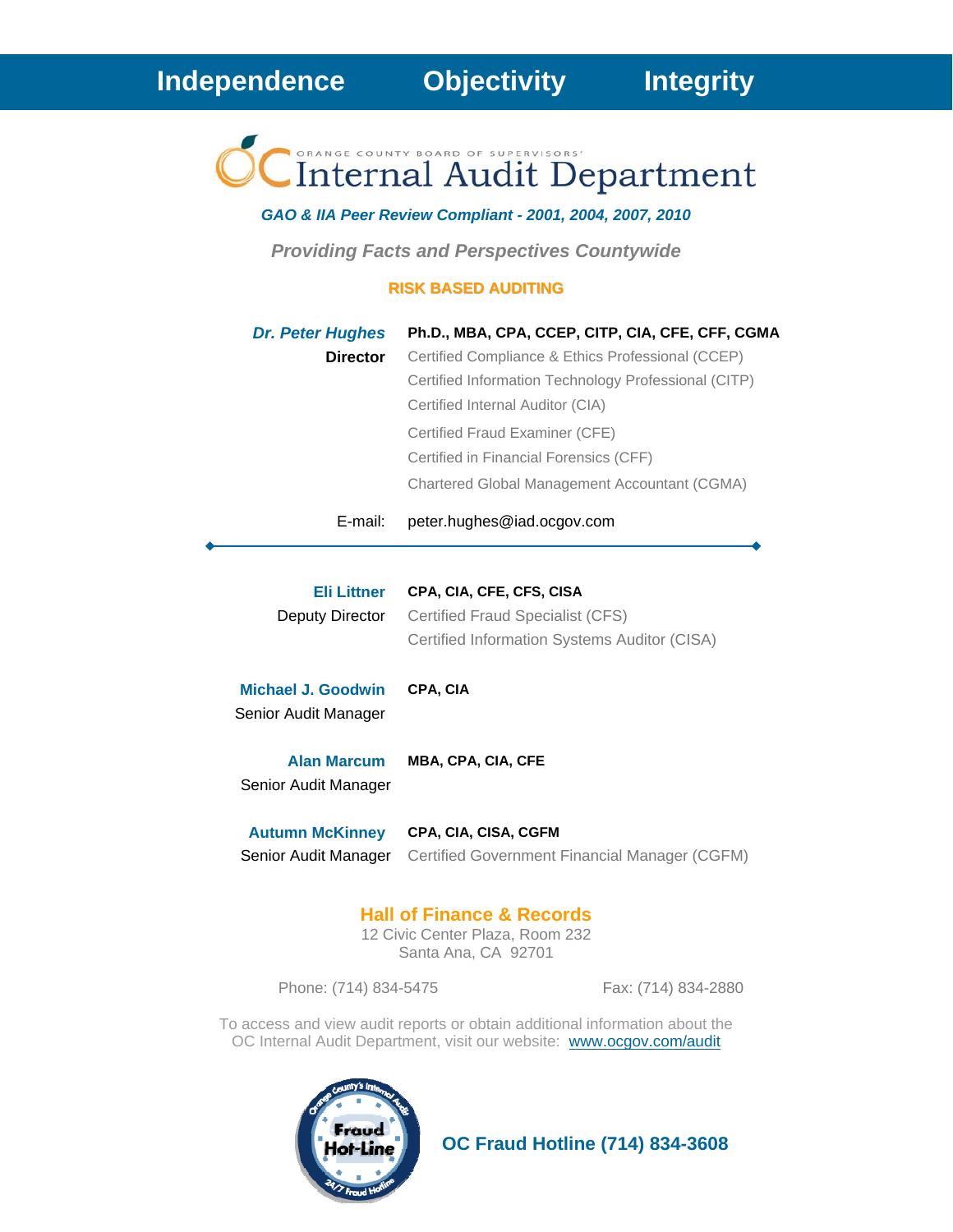## **Letter from Dr. Peter Hughes, CPA**



### **Transmittal Letter**



**Audit No. 1203-A October 5, 2012 TO:** Members, Board of Supervisors **FROM:** Dr. Peter Hughes, CPA, Director Internal Audit Department **SUBJECT:** OC Fraud Hotline Semi-Annual Activity Report

We have completed our semi-annual report concerning the operation of the Orange County Fraud Hotline. The Bylaws of the Orange County Audit Oversight Committee, Section VI.c., Scope of Committee's Authority and Objectives, delegates to the Internal Audit Department fraud policy activities, which includes the operation of the OC Fraud Hotline. This report is for the six-month period of January 1, 2012 through June 30, 2012.

The attached report includes a statistical summary of OC Fraud Hotline activities for Calendar Year 2009 through the first six months of 2012 and background information on the OC Fraud Hotline process.

We would like to acknowledge the professionalism and cooperation extended to us by the management of the various County agencies/departments during our Hotline investigation process. As always, I remain available to answer any questions you may have. Please contact me directly or Alan Marcum, Senior Audit Manager, at 834-4119 if we can be of any assistance.

### **Attachments**

cc: Members, Audit Oversight Committee Bob Franz, Interim County Executive Officer Foreperson, Grand Jury Susan Novak, Clerk of the Board of Supervisors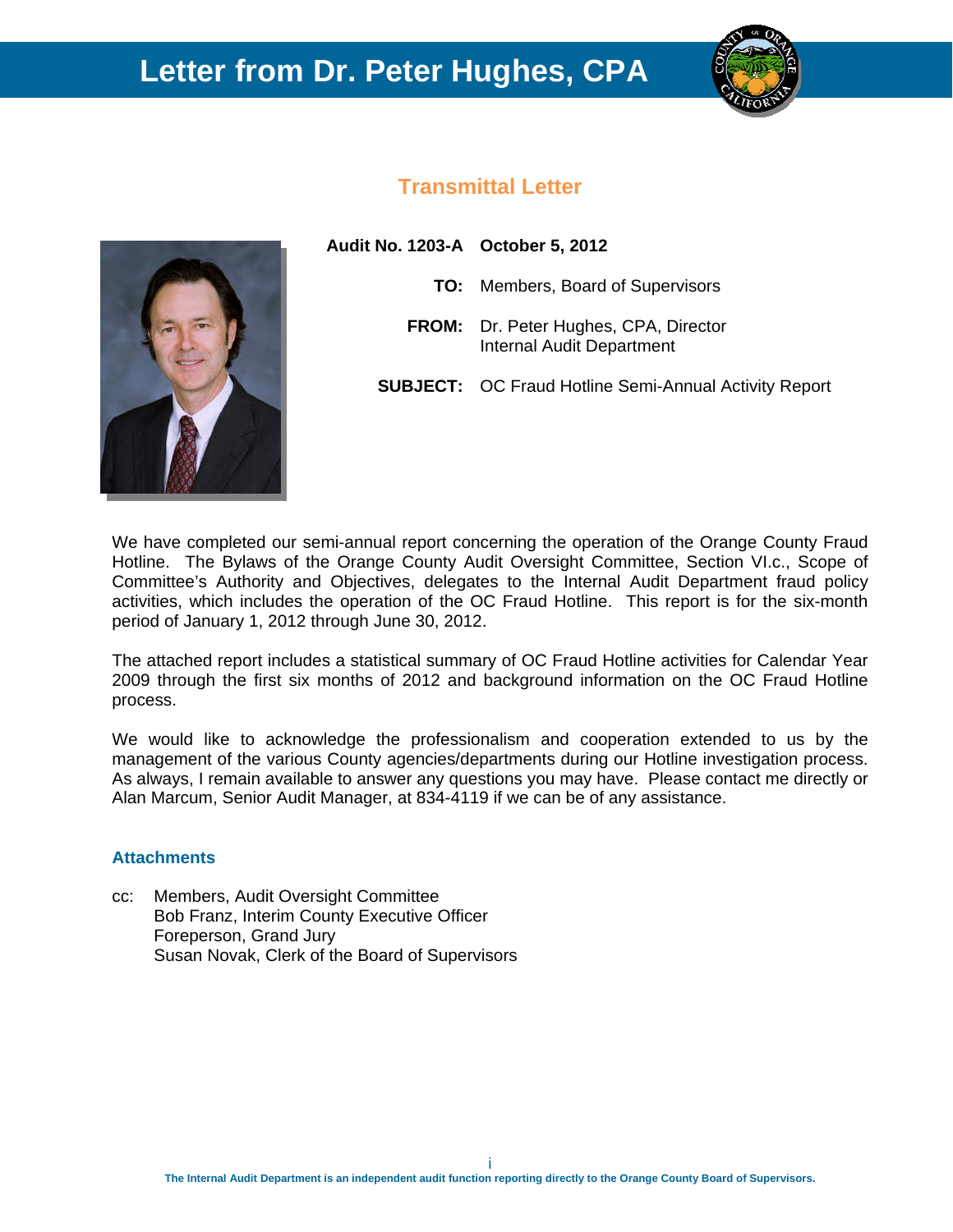# **Table of Contents**



### *OC Fraud Hotline Semi-Annual Activity Report to the Board of Supervisors*

*For the Six-Month Period January 1, 2012 through June 30, 2012 Audit No. 1203-A* 

| <b>Transmittal Letter</b>           |   |
|-------------------------------------|---|
| <b>OC Internal Auditor's Report</b> |   |
| EXHIBIT A                           | 6 |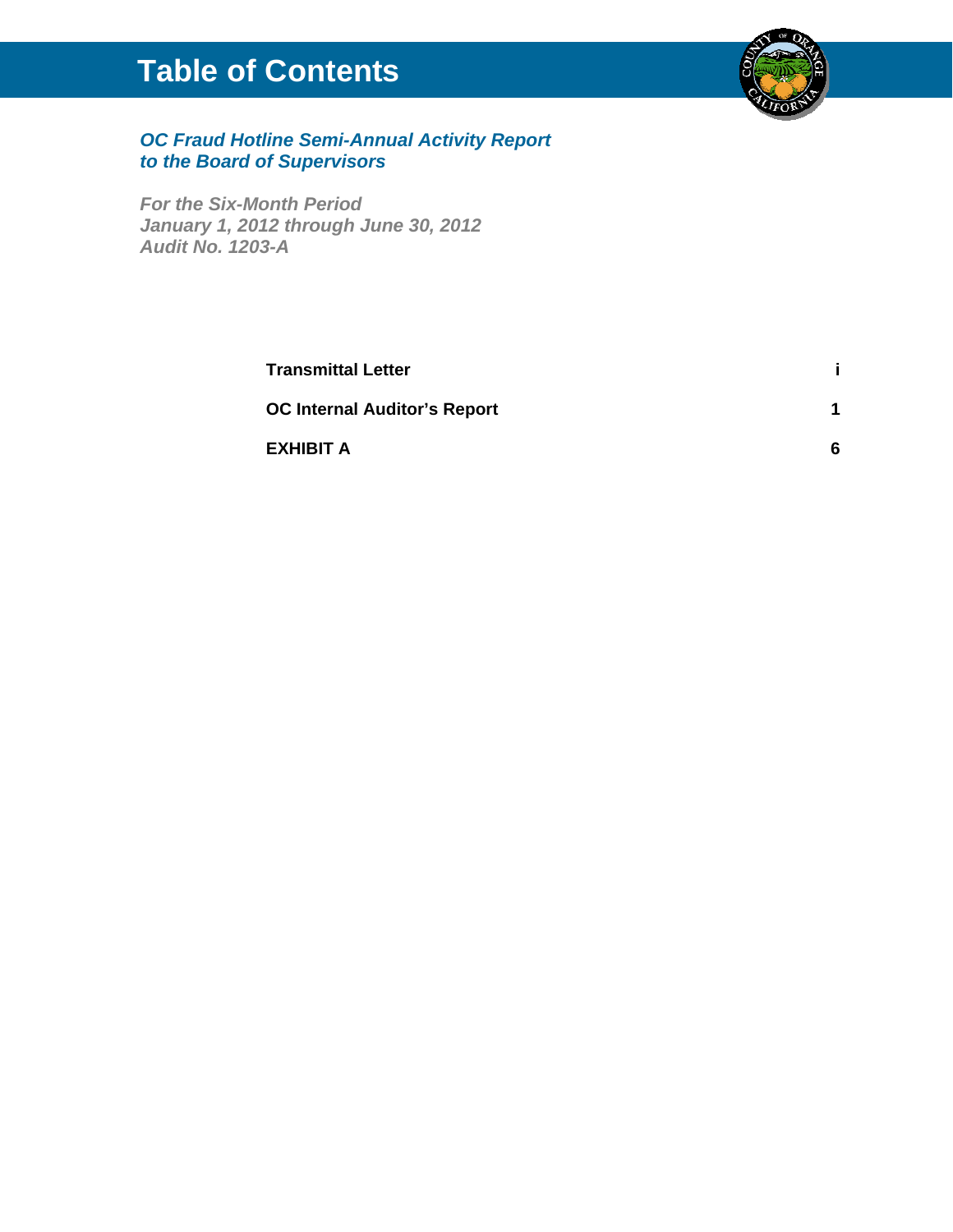### **Audit No. 1203-A October 5, 2012**

**1. Statistical Summary** 

- TO: Honorable Members, Board of Supervisors
- FROM: Dr. Peter Hughes, CPA, Director Internal Audit Department
- SUBJECT: OC Fraud Hotline Semi-Annual Activity Report

Below is the OC Fraud Hotline activity for the period January 1, 2012 through June 30, 2012. For detail information about our OC Fraud Hotline process, please see Exhibit A.

### **Audit Highlight**

During January 1, 2012 through June 30, 2012, the OC Fraud Hotline received 97 new complaints of improper activities, of which 30% were opened for investigation, 62% were redirected to other agencies, two duplicates and six closed due to insufficient information.

The Internal Audit Department received **97** allegations or complaints during the reporting period. IAD received **40** allegations by phone, letter or in person; **51** allegations by email; and **6** allegations by the outside service (non-business hours). These items are categorized in **Table 1**.

| Table 1                                   |    |  |  |  |  |
|-------------------------------------------|----|--|--|--|--|
| <b>Summary of Allegations/Complaints</b>  |    |  |  |  |  |
| <b>New Actionable Items</b>               | 29 |  |  |  |  |
| Items Not Handled by the OC Fraud Hotline | 60 |  |  |  |  |
| <b>Insufficient Information</b>           | 6  |  |  |  |  |
| <b>Duplicates</b>                         | 2  |  |  |  |  |
| <b>Total Allegations/Complaints</b>       |    |  |  |  |  |

### **2. Types of Allegations/Complaints**

Cases opened during the period concerned various complaints and allegations such as: 1) time abuse; 2) hostile work environment; 3) using County resources for non-business purposes; 4) fraudulent travel expenses: 5) inappropriate use of Special Revenue Funds; 6) non-compliance with department policies; 7) inadequate segregation of duties; 8) inaccurate financial reporting; 9) management abuse of power; 10) employee is not a U.S. citizen; 11) issues with performance evaluations; 12) employee working in one classification, but being paid in a higher classification; 13) noncompliance with EEO Policy; 14) seniors defrauded out of their property; 15) employee lied to remove a child from their home; 16) contractor not providing required services; and 17) contractor accounting and billing records contain improprieties.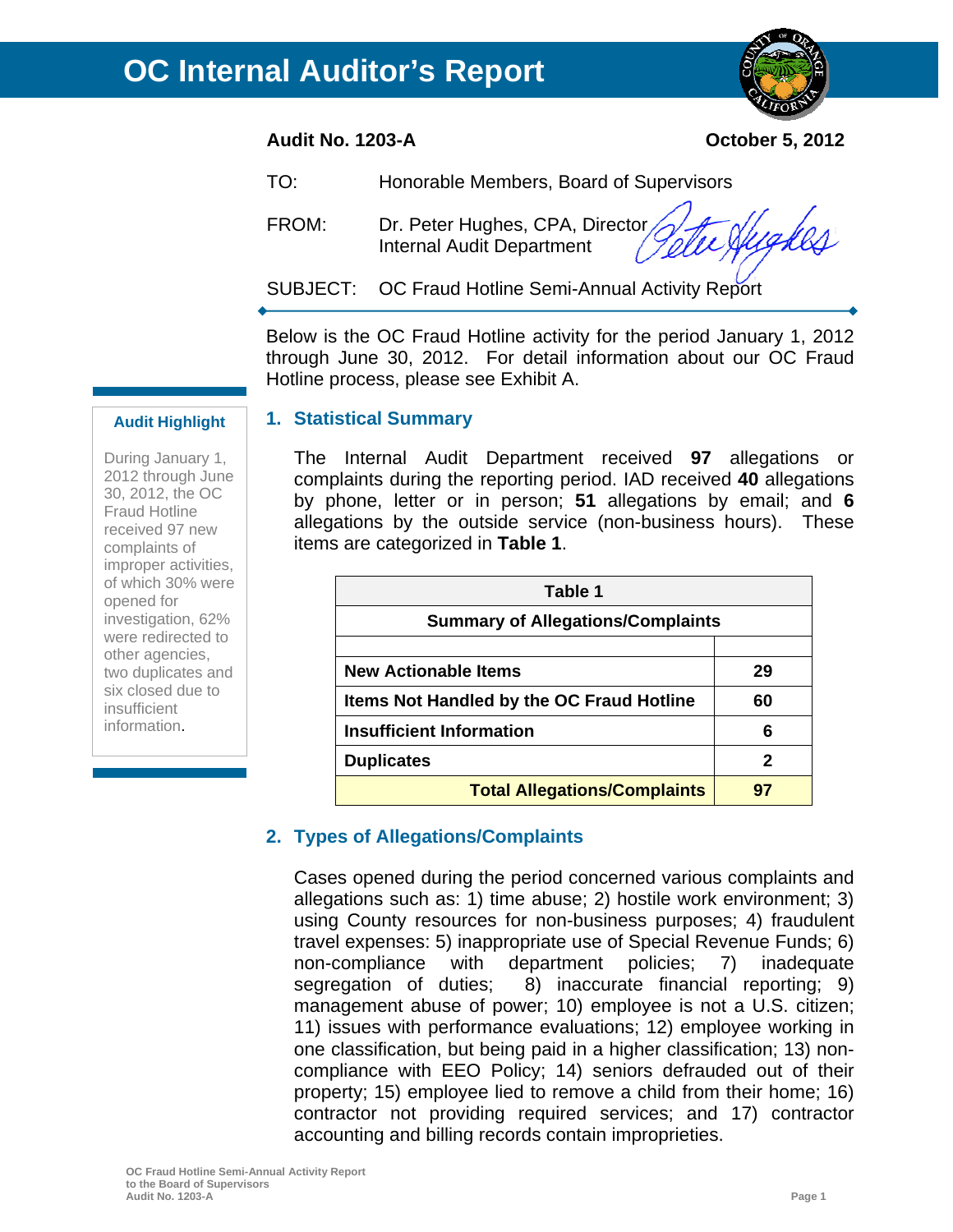

For allegations or complaints involving issues beyond the jurisdiction of the County of Orange, they are referred to appropriate non-County agencies. On some cases, items are referred to other County departments for their discretion and action (e.g. child support concerns). With the exception of welfare fraud, OC Fraud Hotline items alleging welfare fraud were referred to the County District Attorney for action.

**Table 2** identifies the total number of cases opened during this period and details complaint type.

| Table 2                                      |              |  |  |  |
|----------------------------------------------|--------------|--|--|--|
| <b>Types of Allegations/Complaints</b>       |              |  |  |  |
|                                              |              |  |  |  |
| <b>New Actionable Items</b>                  |              |  |  |  |
| <b>Employee Misconduct</b>                   | 27           |  |  |  |
| <b>Contractor Misconduct</b>                 | $\mathbf{2}$ |  |  |  |
| <b>Total Cases Opened</b>                    | 29           |  |  |  |
|                                              |              |  |  |  |
| <b>Items Not Handled by OC Fraud Hotline</b> |              |  |  |  |
| <b>Welfare Fraud</b>                         | 31           |  |  |  |
| <b>Non-County</b>                            | 15           |  |  |  |
| <b>Referred to other County Departments</b>  | 14           |  |  |  |
| <b>Total Items Referred Out</b>              | 60           |  |  |  |
|                                              |              |  |  |  |
| <b>Insufficient Information</b>              | 6            |  |  |  |
| <b>Duplicates</b>                            | $\mathbf{2}$ |  |  |  |
| <b>Total OC Fraud Hotline Complaints</b>     | 97           |  |  |  |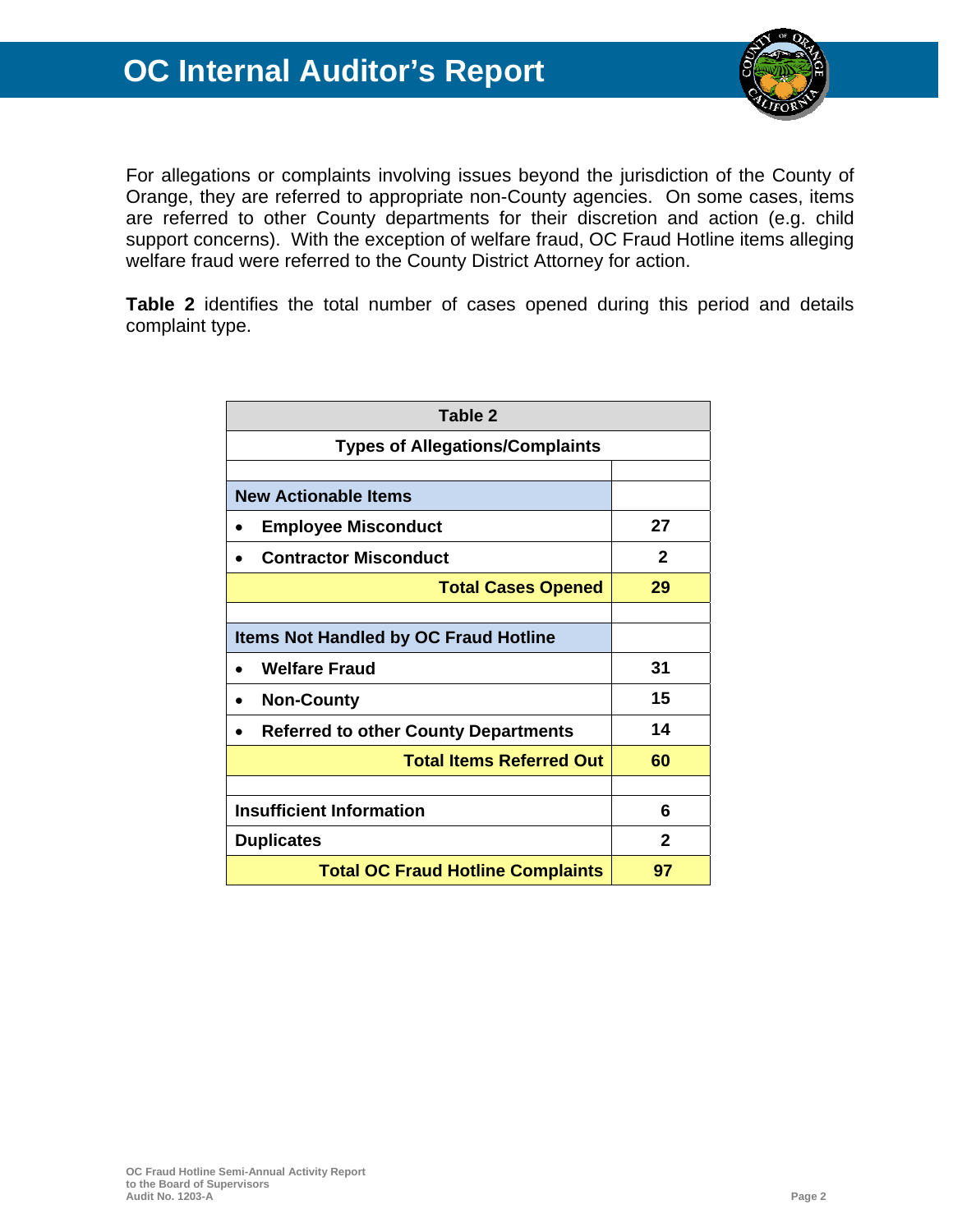

### **3. Status of Allegations/Complaints**

**Table 3** below summarizes the status of cases for the period January 1, 2012 through June 30, 2012.

| Table 3                                 |                                              |                                                              |    |               |                                    |    |  |  |  |
|-----------------------------------------|----------------------------------------------|--------------------------------------------------------------|----|---------------|------------------------------------|----|--|--|--|
| <b>Status of Allegations/Complaints</b> |                                              |                                                              |    |               |                                    |    |  |  |  |
|                                         | <b>Investigations</b><br><b>Closed Cases</b> |                                                              |    |               |                                    |    |  |  |  |
| <b>Actionable</b><br><b>Items</b>       | Carry<br>Over<br>Cases                       | <b>Under</b><br><b>Closed</b><br><b>New</b><br>Investigation |    | Substantiated | <b>Not</b><br><b>Substantiated</b> |    |  |  |  |
| <b>Employee</b>                         | 13                                           | 27                                                           | 11 | 29<br>8       |                                    | 21 |  |  |  |
| <b>Contractor</b>                       |                                              | $\mathbf{2}$                                                 | 1  | 1             |                                    | 1  |  |  |  |
| Total                                   | 13                                           | 29                                                           | 12 | 30            | 8                                  | 22 |  |  |  |

### **4. Allegations/Complaints Substantiated**

In the 8 cases where the allegations or complaints were substantiated, the individual cases dealt with:

- 1. hostile work environment sexual harassment;
- 2. hostile work environment discrimination;
- 3. mishandling of an investigation;
- 4. fraudulent travel expenses;
- 5. using County resources for non-business purposes;
- 6. non-compliance with EEO Policy recruitment;
- 7. time abuse; and
- 8. non-compliance with department policies.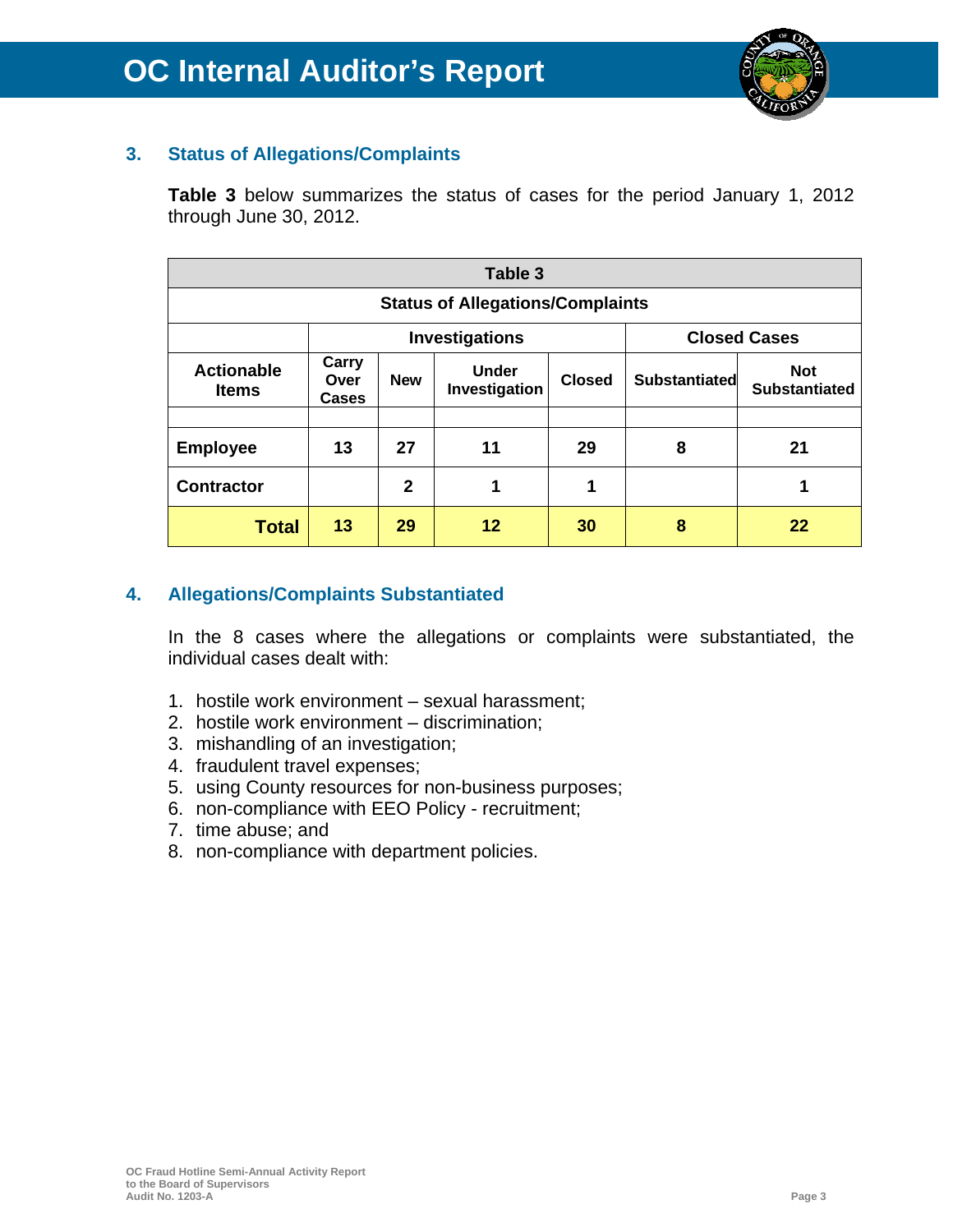

### **5. OC Fraud Hotline Trend Analysis**

Detailed in the following two charts are the trend analysis on summary of allegations or complaints, status of allegations or complaints and closed results.

|                                                | <b>Calendar Year</b>              |      |      |      |      |      |                    |      |
|------------------------------------------------|-----------------------------------|------|------|------|------|------|--------------------|------|
|                                                | SUMMARY OF ALLEGATIONS/COMPLAINTS |      |      |      |      |      |                    |      |
|                                                | 2009                              | %    | 2010 | %    | 2011 | %    | 2012<br>(6 months) | %    |
|                                                |                                   |      |      |      |      |      |                    |      |
| <b>Actionable Items Per Year</b>               | 25                                | 32%  | 42   | 27%  | 58   | 40%  | 29                 | 30%  |
|                                                |                                   |      |      |      |      |      |                    |      |
| <b>Items Referred Out</b>                      | 47                                | 59%  | 102  | 66%  | 78   | 55%  | 60                 | 62%  |
|                                                |                                   |      |      |      |      |      |                    |      |
| Insufficient Information/<br><b>Duplicates</b> | 7                                 | 9%   | 10   | 7%   | 7    | 5%   | 8                  | 8%   |
|                                                |                                   |      |      |      |      |      |                    |      |
| <b>Total Hotline Allegations</b>               | 79                                | 100% | 154  | 100% | 143  | 100% | 97                 | 100% |
| <b>CARRY-OVER CASES</b>                        | 11                                |      | 7    |      | 4    |      | <b>13</b>          |      |

|                                                | <b>Calendar Year</b><br>STATUS OF ALLEGATIONS/COMPLAINTS AND CLOSED RESULTS |      |      |      |      |      |                      |      |
|------------------------------------------------|-----------------------------------------------------------------------------|------|------|------|------|------|----------------------|------|
|                                                | 2009                                                                        | %    | 2010 | %    | 2011 | %    | 2012<br>$(6$ months) | %    |
| <b>Items Under Investigation</b><br>or Pending | 6                                                                           |      | 8    |      | 7    |      | 12                   |      |
| <b>Substantiated</b>                           | 6                                                                           | 20%  | 10   | 24%  | 11   | 21%  | 8                    | 27%  |
| <b>Not Substantiated</b>                       | 24                                                                          | 80%  | 31   | 76%  | 41   | 79%  | 22                   | 73%  |
| <b>TOTAL CLOSED</b>                            | 30                                                                          | 100% | 41   | 100% | 52   | 100% | 30                   | 100% |

The analysis from the charts above reflects increased activity from calendar year 2009 to calendar year 2011:

- a. the number of **actionable items increased 132%** (from 25 to 58).
- b. number of **OC Fraud Hotline allegations increased 81%** (from 79 to 143).
- c. the number of **allegations found to have merit increased 83%** (from 6 to 11).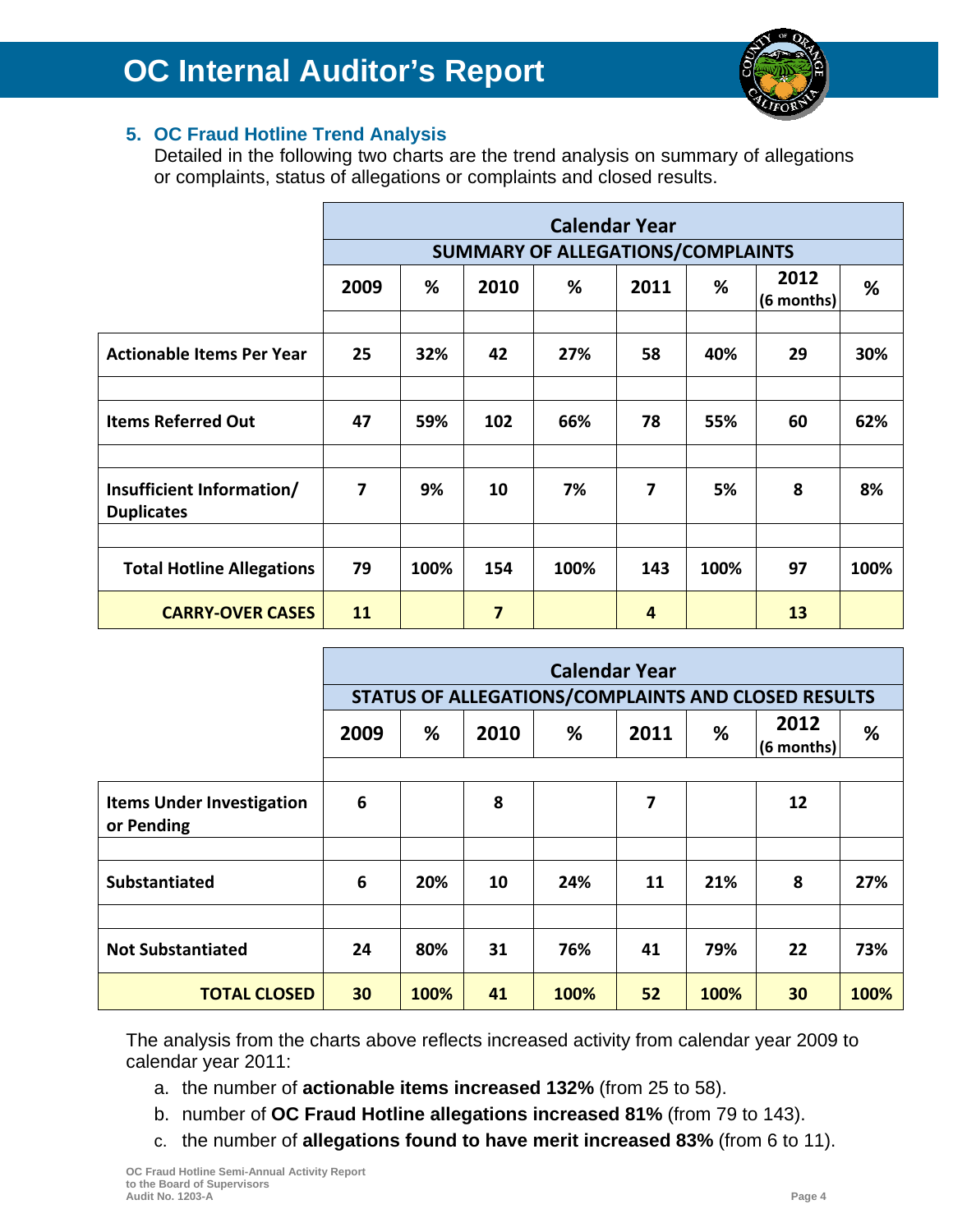

### **EXHIBIT A**

### **Background**

The Orange County Internal Audit Department (IAD) administers the Orange County Fraud Hotline as part of its ongoing fraud detection and prevention effort. The Bylaws of the Orange County Audit Oversight Committee, Section VI.c., Scope of Committee's Authority and Objectives, delegates to the Internal Audit Department fraud policy activities, which includes the operation of the OC Fraud Hotline. The Hotline was first established September 1, 1994, and after a short period of inactivity during the bankruptcy, was reinstated May 3, 1996, and enhanced and improved in December 2004. The establishment of a OC Fraud Hotline is a best business practice for both private and governmental entities. The County encourages employees to resolve concerns through their normal administrative channel whenever possible. However, the OC Fraud Hotline provides an alternative reporting and investigating avenue to ensure that concerns about possible wrong doings in our County government are properly addressed.

### **Types of Complaints**

The OC Fraud Hotline is intended for County employees, vendors, and the public to report suspected fraud or misuse of County resources by vendors, contractors, or County employees. Violations of County policy are also reported. Fraud is an intentional act that results in the misstatement of financial records or theft of the County's assets. The misuse of County resources would include, for example the use of a County computer to run an outside business. In instances when non-County callers use the Hotline, their complaints are also processed.

### **Operates 24/7**

The OC Fraud Hotline is monitored live for calls twenty-four hours a day, seven days a week. IAD staff monitors the telephone during business hours and contracted Hotline service professionals monitor the telephone during non-business hours. Callers can leave anonymous information or identify themselves. The OC Fraud Hotline telephone system also provides the callers with a list of Hotline numbers for reporting frauds that are not handled by the County Fraud Hotline such as Welfare Fraud. In processing OC Fraud Hotline calls that are not handled and monitored by IAD such as Welfare Fraud and calls for non-County agencies, IAD refers the caller to the appropriate Hotline, e.g., Social Services Agency Welfare Fraud Hotline, for their investigation. In these cases, IAD logs the calls in the OC Fraud Hotline Control Log, but IAD does not perform any review or monitoring. OC Fraud Hotline reporting can also be made through our web page on the internet. We have created a "Virtual OC Fraud Hotline Form" where an individual can remain anonymous.

### **Other OC Fraud Hotline Process Enhancements**

In addition to IAD enhancing its website to assist anyone wishing to report fraud, other improvements include information on Whistleblower Protection and other Fraud Hotline phone numbers. In addition to IAD maintaining the Orange County Fraud Hotline, other agencies/departments also maintain hotlines. For example, Social Services Agency maintains the Welfare and Child Abuse Hotlines, CEO/Risk Management maintains the Workers' Compensation and Insurance Fraud Hotlines, and the District Attorney maintains the Consumer Fraud and Economic Fraud Hotlines.